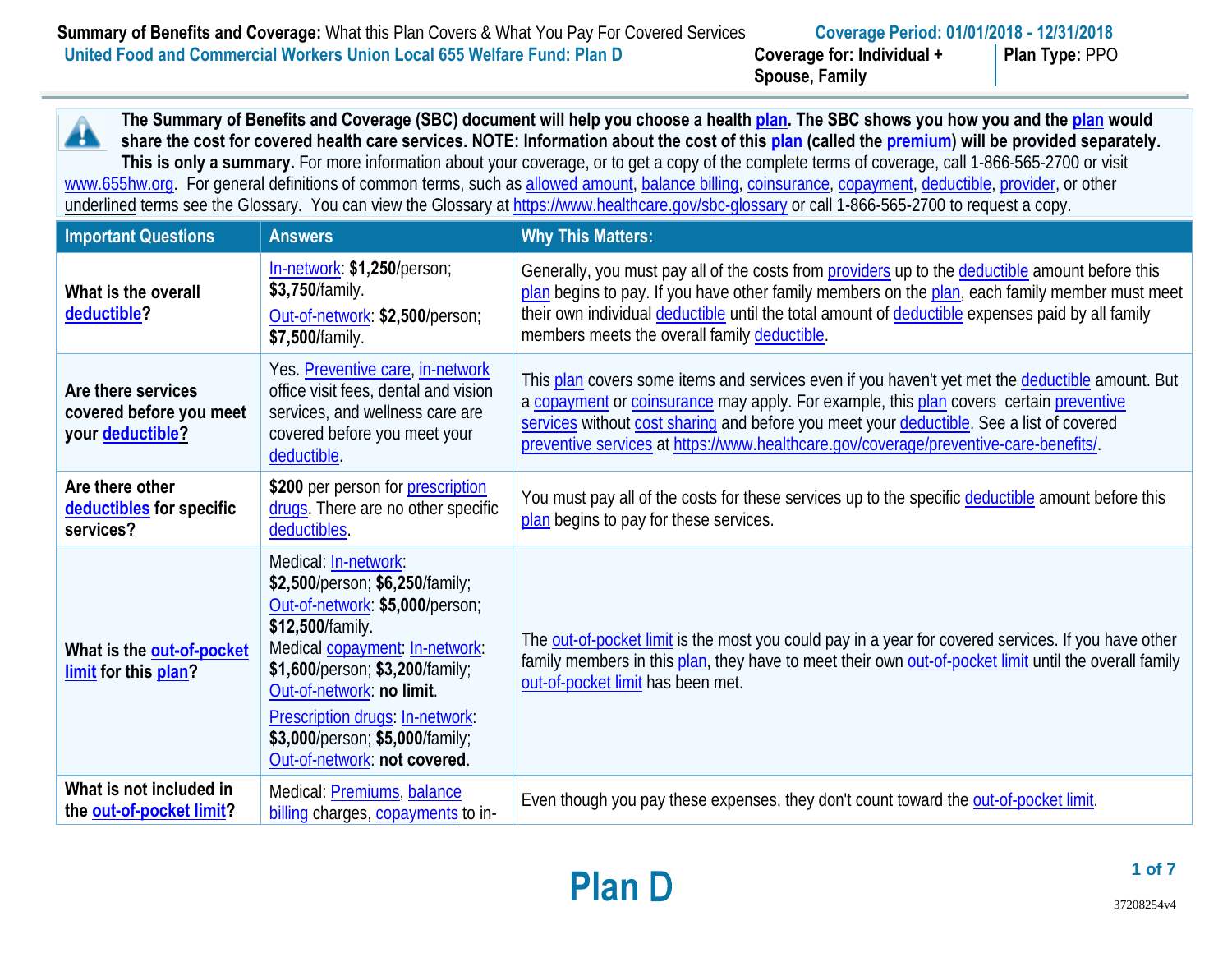| <b>Important Questions</b>                          | <b>Answers</b>                                                                                                                       | <b>Why This Matters:</b>                                                                                                                                                                                                                                                                                                                                                                                                                                                        |
|-----------------------------------------------------|--------------------------------------------------------------------------------------------------------------------------------------|---------------------------------------------------------------------------------------------------------------------------------------------------------------------------------------------------------------------------------------------------------------------------------------------------------------------------------------------------------------------------------------------------------------------------------------------------------------------------------|
|                                                     | network physicians, and health<br>care this plan doesn't cover.<br>Prescription drugs: Premiums,<br>balance billing charges, medical |                                                                                                                                                                                                                                                                                                                                                                                                                                                                                 |
|                                                     | benefits, and health care this plan<br>doesn't cover.                                                                                |                                                                                                                                                                                                                                                                                                                                                                                                                                                                                 |
| Will you pay less if you<br>use a network provider? | Yes. See www.655hw.org or call<br>1-866-565-2700 for a list of<br>network providers.                                                 | This plan uses a provider network. You will pay less if you use a provider in the plan's network.<br>You will pay the most if you use an out-of-network-provider, and you might receive a bill from a<br>provider for the difference between the provider's charge and what your plan pays (balance<br>billing). Be aware your network provider might use an out-of-network-provider for some services<br>(such as lab work). Check with your provider before you get services. |
| Do you need a referral to<br>see a specialist?      | No.                                                                                                                                  | You can see the specialist you choose without a referral.                                                                                                                                                                                                                                                                                                                                                                                                                       |

All **[copayment](https://www.healthcare.gov/sbc-glossary/#copayment)** and **[coinsurance](https://www.healthcare.gov/sbc-glossary/#coinsurance)** costs shown in this chart are after your **[deductible](https://www.healthcare.gov/sbc-glossary/#deductible)** has been met, if a **[deductible](https://www.healthcare.gov/sbc-glossary/#deductible)** applies. A

| <b>Common</b>                                                | <b>Services You May Need</b>                        | <b>What You Will Pay</b>                                                                                        |                                                                                                            | Limitations, Exceptions*, & Other Important                                                                                                                          |  |
|--------------------------------------------------------------|-----------------------------------------------------|-----------------------------------------------------------------------------------------------------------------|------------------------------------------------------------------------------------------------------------|----------------------------------------------------------------------------------------------------------------------------------------------------------------------|--|
| <b>Medical Event</b>                                         |                                                     | <b>Network Provider</b><br>(You will pay the least)                                                             | <b>Out-of-Network Provider</b><br>(You will pay the most)                                                  | <b>Information</b>                                                                                                                                                   |  |
|                                                              | Primary care visit to treat an<br>injury or illness | \$15 copay; deductible<br>does not apply                                                                        | 40% coinsurance                                                                                            | None.                                                                                                                                                                |  |
| If you visit a health<br>care provider's office<br>or clinic | <b>Specialist visit</b>                             | $$20$ copay; \$20 copay +<br>30% coinsurance for<br>chiropractic office visits;<br>deductible does not<br>apply | 40% coinsurance; \$20<br>$\frac{\text{copay}}{\text{140\%}}$ coinsurance<br>for chiropractic office visits | Chiropractic office visits limited to 20<br>visits/year.                                                                                                             |  |
|                                                              | Preventive care/screening/<br>immunization          | No charge; deductible<br>does not apply                                                                         | 40% coinsurance                                                                                            | You may have to pay for services that aren't<br>preventive. Ask your provider if the services<br>you need are preventive. Then check what<br>your plan will pay for. |  |
| If you have a test                                           | Diagnostic test (x-ray, blood<br>work)              | 30% coinsurance                                                                                                 | 40% coinsurance                                                                                            | Chiropractic x-rays and labs limited to one set<br>per year.                                                                                                         |  |
|                                                              | Imaging (CT/PET scans, MRIs)                        | 30% coinsurance                                                                                                 | 40% coinsurance                                                                                            | None.                                                                                                                                                                |  |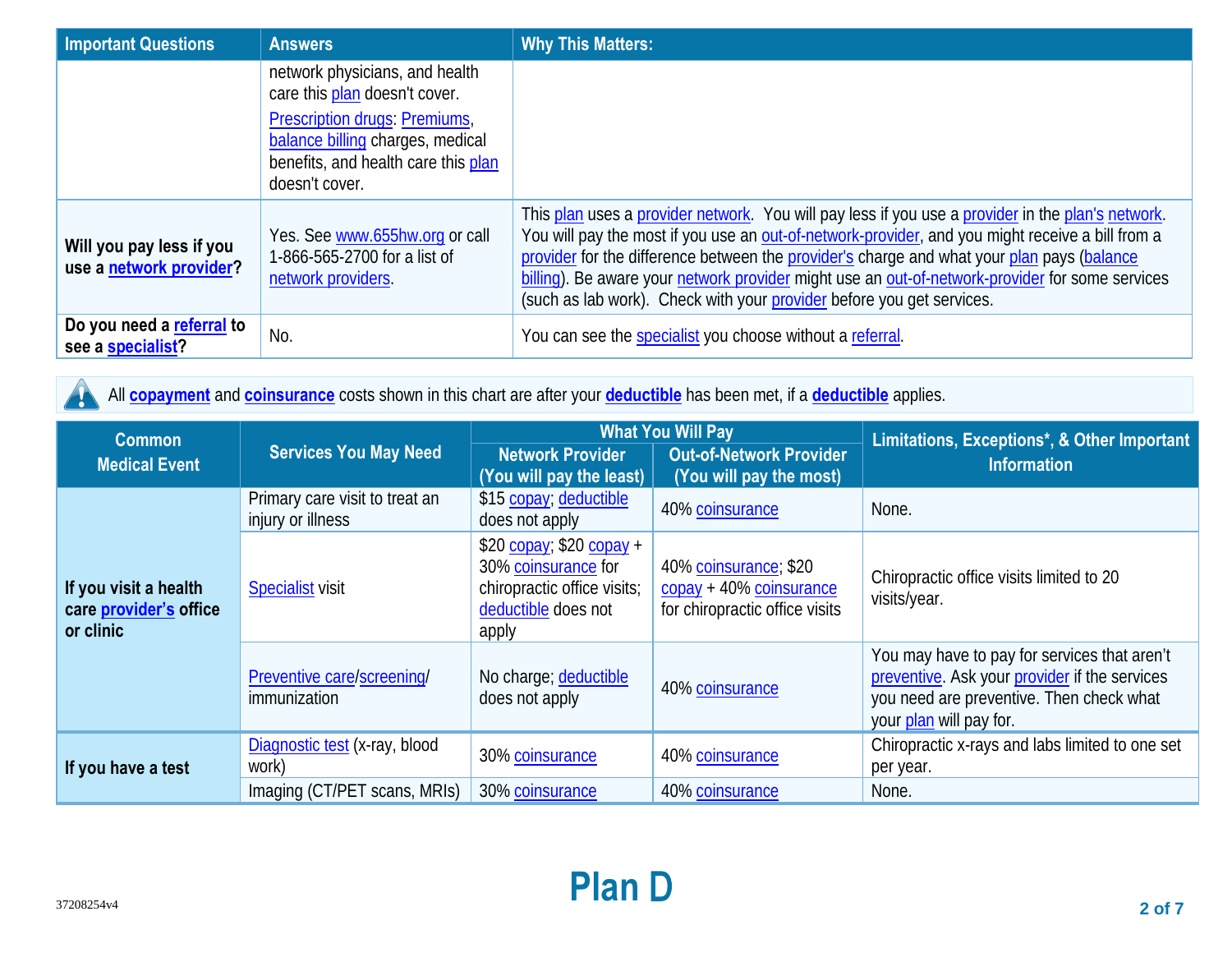| <b>Common</b>                                                                                                                                                                     |                                                   | <b>What You Will Pay</b>                                                                                                                                                                                                                                                    |                                | Limitations, Exceptions*, & Other Important                                                                                                                                                                                                                                                                                                                                                                                                                                                                                                |  |
|-----------------------------------------------------------------------------------------------------------------------------------------------------------------------------------|---------------------------------------------------|-----------------------------------------------------------------------------------------------------------------------------------------------------------------------------------------------------------------------------------------------------------------------------|--------------------------------|--------------------------------------------------------------------------------------------------------------------------------------------------------------------------------------------------------------------------------------------------------------------------------------------------------------------------------------------------------------------------------------------------------------------------------------------------------------------------------------------------------------------------------------------|--|
| <b>Medical Event</b>                                                                                                                                                              | <b>Services You May Need</b>                      | <b>Network Provider</b>                                                                                                                                                                                                                                                     | <b>Out-of-Network Provider</b> | <b>Information</b>                                                                                                                                                                                                                                                                                                                                                                                                                                                                                                                         |  |
|                                                                                                                                                                                   |                                                   | (You will pay the least)                                                                                                                                                                                                                                                    | (You will pay the most)        |                                                                                                                                                                                                                                                                                                                                                                                                                                                                                                                                            |  |
| If you need drugs to<br>treat your illness or<br>condition<br>More information about<br>prescription drug<br>coverage is available at<br>www.655hw.org.<br>If you have outpatient | Generic drugs                                     | Retail: Greater of 15%<br>coinsurance or \$10<br>copay (\$50 maximum<br>copay)<br>Mail Order: Greater of<br>10% coinsurance or \$20<br>copay (\$150 maximum<br>copay)                                                                                                       | Not covered                    | Covers up to a 30-day supply (retail); 31-90<br>day supply (mail order).<br>You may also fill your maintenance<br>prescriptions (up to a 90-day supply) at all<br>Schnucks, Dierbergs, Shop n' Save and<br>Kroger stores that have pharmacies. You<br>must have filled at least one 30-day supply of<br>the prescription at retail before you are eligible<br>to fill the 90-day supply. Mail order copays will<br>apply. Specialty drugs are payable as<br>preferred brand drugs. Preauthorization of<br>specialty drugs may be required. |  |
|                                                                                                                                                                                   | Preferred brand and specialty<br>drugs            | Retail: Greater of 25%<br>coinsurance or \$20<br>copay (\$100 maximum<br>$\cos(2\theta)$<br>Mail Order: Greater of<br>25% coinsurance or \$40<br>copay (\$300 maximum<br>copay)                                                                                             | Not covered                    |                                                                                                                                                                                                                                                                                                                                                                                                                                                                                                                                            |  |
|                                                                                                                                                                                   | Non-preferred brand drugs                         | Retail: Greater of 25%<br>of generic cost or \$20<br>$\frac{\text{copy}}{\text{energy}}$ + difference<br>between brand name<br>and generic price<br>Mail Order: Greater of<br>25% of generic cost or<br>$$40$ copay + difference<br>between brand name<br>and generic price | Not covered                    |                                                                                                                                                                                                                                                                                                                                                                                                                                                                                                                                            |  |
|                                                                                                                                                                                   | Facility fee (e.g., ambulatory<br>surgery center) | 30% coinsurance                                                                                                                                                                                                                                                             | 40% coinsurance                | Out-of-network free standing surgical centers<br>not covered.                                                                                                                                                                                                                                                                                                                                                                                                                                                                              |  |
| surgery                                                                                                                                                                           | Physician/surgeon fees                            | 30% coinsurance                                                                                                                                                                                                                                                             | 40% coinsurance                | Preauthorization is required for in-network and<br>out-of-network outpatient surgery. Failure to                                                                                                                                                                                                                                                                                                                                                                                                                                           |  |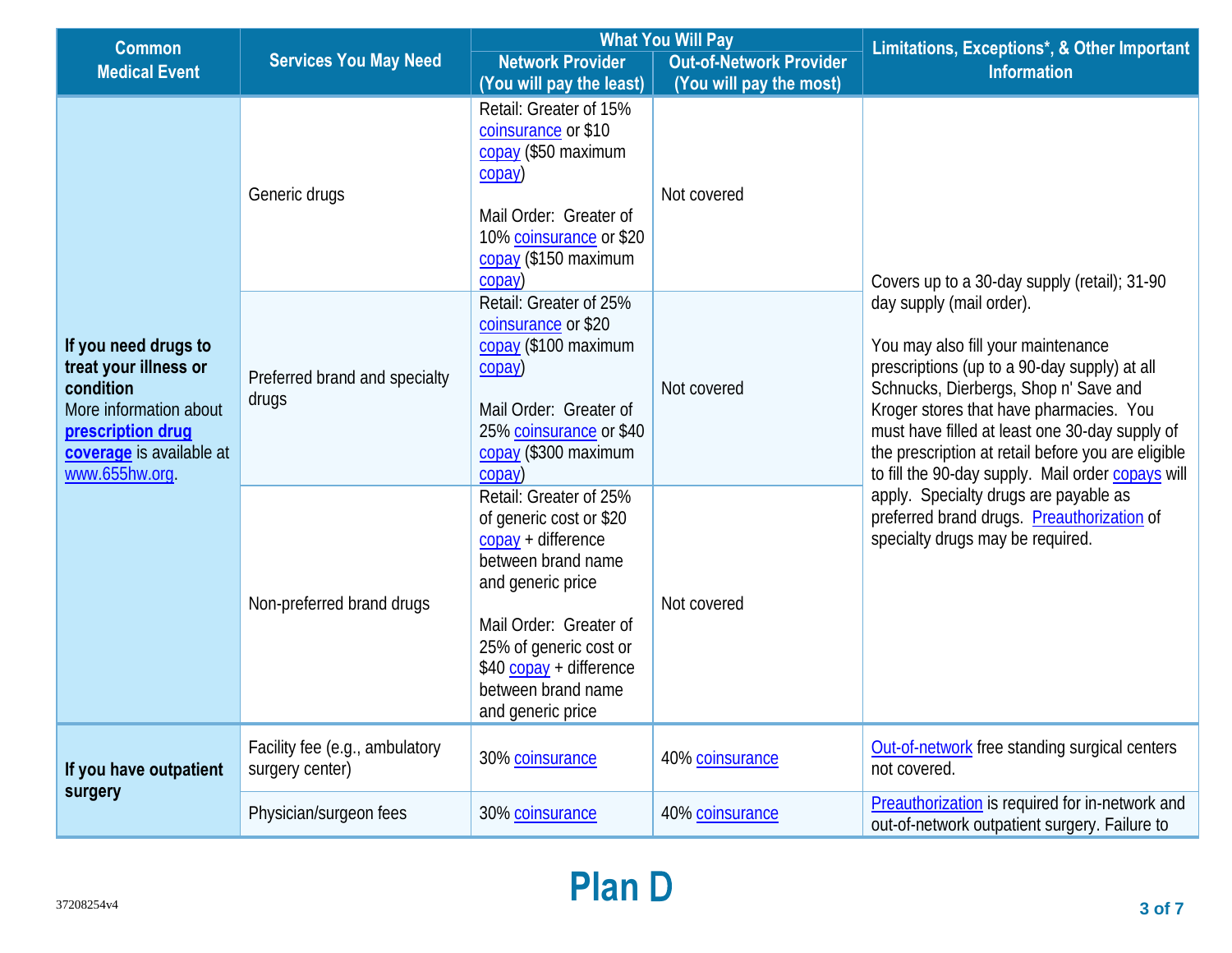| <b>Common</b>                                                    |                                              | <b>What You Will Pay</b>                                                                                         |                                                               | Limitations, Exceptions*, & Other Important                                                                                                                                                                                                               |  |
|------------------------------------------------------------------|----------------------------------------------|------------------------------------------------------------------------------------------------------------------|---------------------------------------------------------------|-----------------------------------------------------------------------------------------------------------------------------------------------------------------------------------------------------------------------------------------------------------|--|
| <b>Medical Event</b>                                             | <b>Services You May Need</b>                 | <b>Network Provider</b><br>(You will pay the least)                                                              | <b>Out-of-Network Provider</b><br>(You will pay the most)     | <b>Information</b>                                                                                                                                                                                                                                        |  |
|                                                                  |                                              |                                                                                                                  |                                                               | preauthorize may result in you paying the full<br>cost of services that are not covered.                                                                                                                                                                  |  |
|                                                                  | <b>Emergency room care</b>                   | 30% coinsurance +<br>\$200 copay                                                                                 | $30\%$ coinsurance + \$200<br>copay                           | Copay waived if admitted.                                                                                                                                                                                                                                 |  |
| If you need immediate<br>medical attention                       | <b>Emergency medical</b><br>transportation   | 30% coinsurance                                                                                                  | 30% coinsurance                                               |                                                                                                                                                                                                                                                           |  |
|                                                                  | <b>Urgent care</b>                           | 30% coinsurance + \$50<br>copay; deductible does<br>not apply                                                    | 40% coinsurance + \$50<br>copay; deductible does not<br>apply | None.                                                                                                                                                                                                                                                     |  |
| If you have a hospital<br>stay                                   | Facility fee (e.g., hospital room)           | 30% coinsurance                                                                                                  | 40% coinsurance                                               | Preauthorization is required for nonemergency<br>admissions. Failure to preauthorize may result<br>in you paying the full cost of services that are<br>not covered.                                                                                       |  |
|                                                                  | Physician/surgeon fees                       | 30% coinsurance                                                                                                  | 40% coinsurance                                               | None.                                                                                                                                                                                                                                                     |  |
| If you need mental<br>health, behavioral<br>health, or substance | <b>Outpatient services</b>                   | \$15 copay/office visit<br>and 30% coinsurance<br>for other outpatient<br>services; deductible<br>does not apply | 40% coinsurance                                               | Preauthorization is not required for an office<br>visit. However, preauthorization is required for<br>other outpatient services and all inpatient<br>services. Failure to preauthorize may result in<br>you paying the full cost of services that are not |  |
| abuse services                                                   | Inpatient services                           | 30% coinsurance                                                                                                  | 40% coinsurance                                               | covered. Please refer to your insurance card<br>for information regarding out-of-network<br>providers and obtaining preauthorization.                                                                                                                     |  |
|                                                                  | Office visits                                | \$15 copay; deductible<br>does not apply                                                                         | 40% coinsurance                                               | Cost sharing does not apply to certain                                                                                                                                                                                                                    |  |
|                                                                  | Childbirth/delivery professional<br>services | 30% coinsurance                                                                                                  | 40% coinsurance                                               | preventive services. Depending on the type of<br>services, coinsurance may apply. Maternity                                                                                                                                                               |  |
| If you are pregnant                                              | Childbirth/delivery facility<br>services     | 30% coinsurance                                                                                                  | 40% coinsurance                                               | care may include tests and services described<br>elsewhere in the SBC (i.e. ultrasound).<br>Dependent child pregnancy is excluded,<br>except for mandated preventive care services.                                                                       |  |
|                                                                  | Home health care                             | 30% coinsurance                                                                                                  | 40% coinsurance                                               | Maximum 40 visits per 12 month period.                                                                                                                                                                                                                    |  |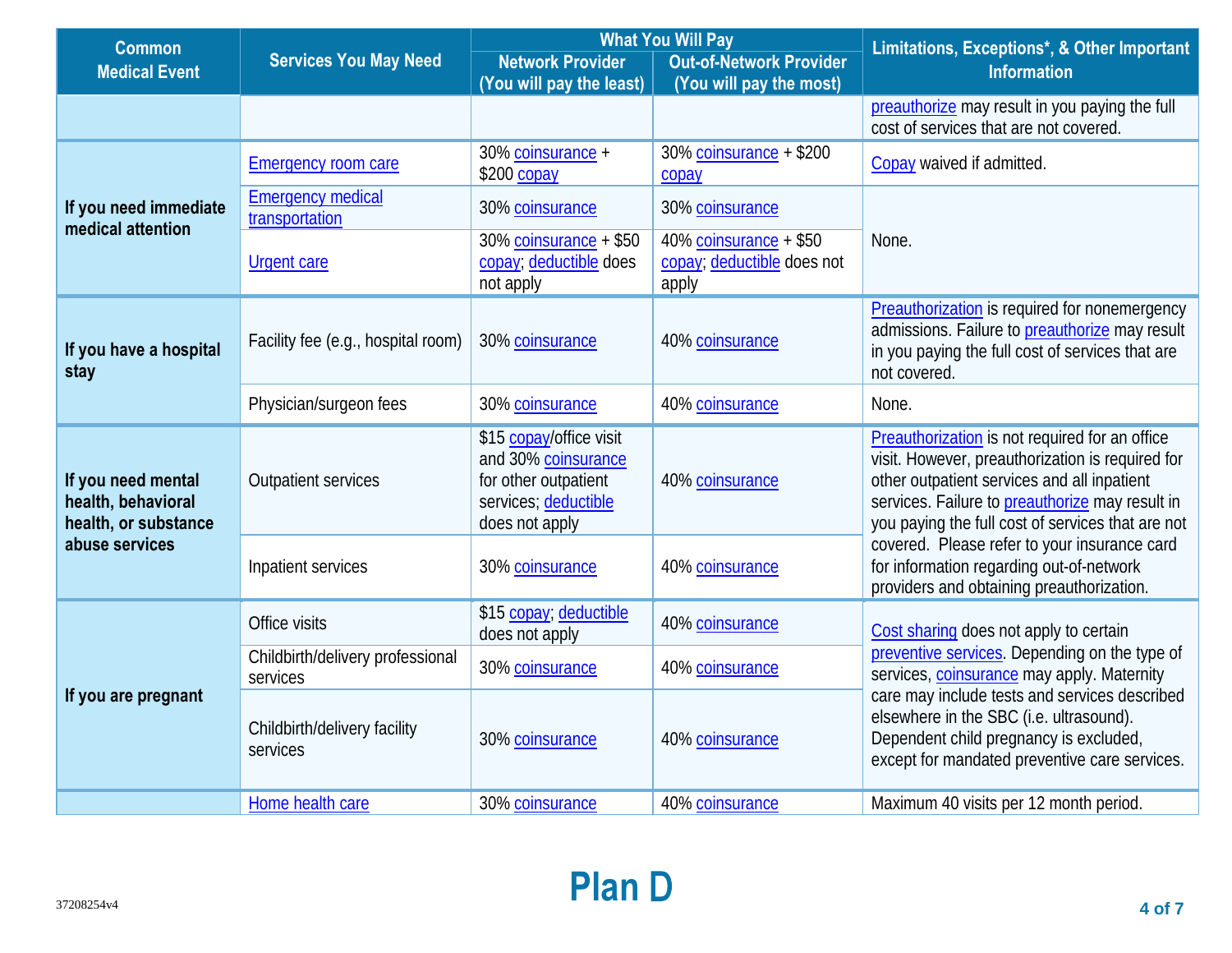| <b>Common</b>                                                           |                                                             | <b>What You Will Pay</b>                                                                                       |                                 | Limitations, Exceptions*, & Other Important                                                                                                                                                                                                                                                                                       |  |
|-------------------------------------------------------------------------|-------------------------------------------------------------|----------------------------------------------------------------------------------------------------------------|---------------------------------|-----------------------------------------------------------------------------------------------------------------------------------------------------------------------------------------------------------------------------------------------------------------------------------------------------------------------------------|--|
| <b>Medical Event</b>                                                    | <b>Services You May Need</b>                                | <b>Network Provider</b>                                                                                        | <b>Out-of-Network Provider</b>  | <b>Information</b>                                                                                                                                                                                                                                                                                                                |  |
|                                                                         |                                                             | (You will pay the least)                                                                                       | (You will pay the most)         |                                                                                                                                                                                                                                                                                                                                   |  |
|                                                                         | Rehabilitation services and<br><b>Habilitation services</b> | 30% coinsurance + \$20<br>copay                                                                                | 40% coinsurance + \$20<br>copay | Preauthorization is required for rehabilitation<br>admissions. Failure to preauthorize may result<br>in you paying the full cost of services that are<br>not covered. Deductible does not apply to<br>physical, speech or occupational therapy visits.<br>Maximum 40 visits (combined with other<br>therapies) per calendar year. |  |
| If you need help<br>recovering or have<br>other special health<br>needs | Skilled nursing care                                        | 30% coinsurance                                                                                                | 40% coinsurance                 | Maximum 60 days per episode.<br>Preauthorization is required. Failure to<br>preauthorize may result in you paying the full<br>cost of services that are not covered.                                                                                                                                                              |  |
|                                                                         | Durable medical equipment                                   | 30% coinsurance                                                                                                | 40% coinsurance                 | \$1,000 maximum per piece of equipment per<br>date of service. Preauthorization is required<br>for anything over \$1,000. Wigs and prosthesis<br>for hair loss due to a medical diagnosis or<br>treatment covered by the Plan limited to \$150<br>lifetime maximum per person.                                                    |  |
|                                                                         | <b>Hospice services</b>                                     | 30% coinsurance                                                                                                | 40% coinsurance                 | Must be terminally ill with a life expectancy of 6<br>months or less.                                                                                                                                                                                                                                                             |  |
|                                                                         | Children up to age 19, eye<br>exam                          | No charge                                                                                                      | Not covered                     | Coverage limited to Unit 1 dependents only.<br>Coverage limited to one exam per year as<br>recommended by The Bright Futures/American<br><b>Academy of Pediatrics</b>                                                                                                                                                             |  |
| If your child needs<br>dental or eye care                               | Children's glasses                                          | \$50 copay for lenses;<br>no charge for frames up<br>to \$130, then 100%<br>coinsurance with a 20%<br>discount | Not covered                     | Coverage limited to Unit 1 dependents only.<br>Coverage limited to one pair of glasses every<br>other year.                                                                                                                                                                                                                       |  |
|                                                                         | Children up to age 19, dental<br>check-up                   | No charge                                                                                                      | No charge                       | Coverage limited to Unit 1 dependents only.<br>Limit of 2 exams and 1 x-ray per year.                                                                                                                                                                                                                                             |  |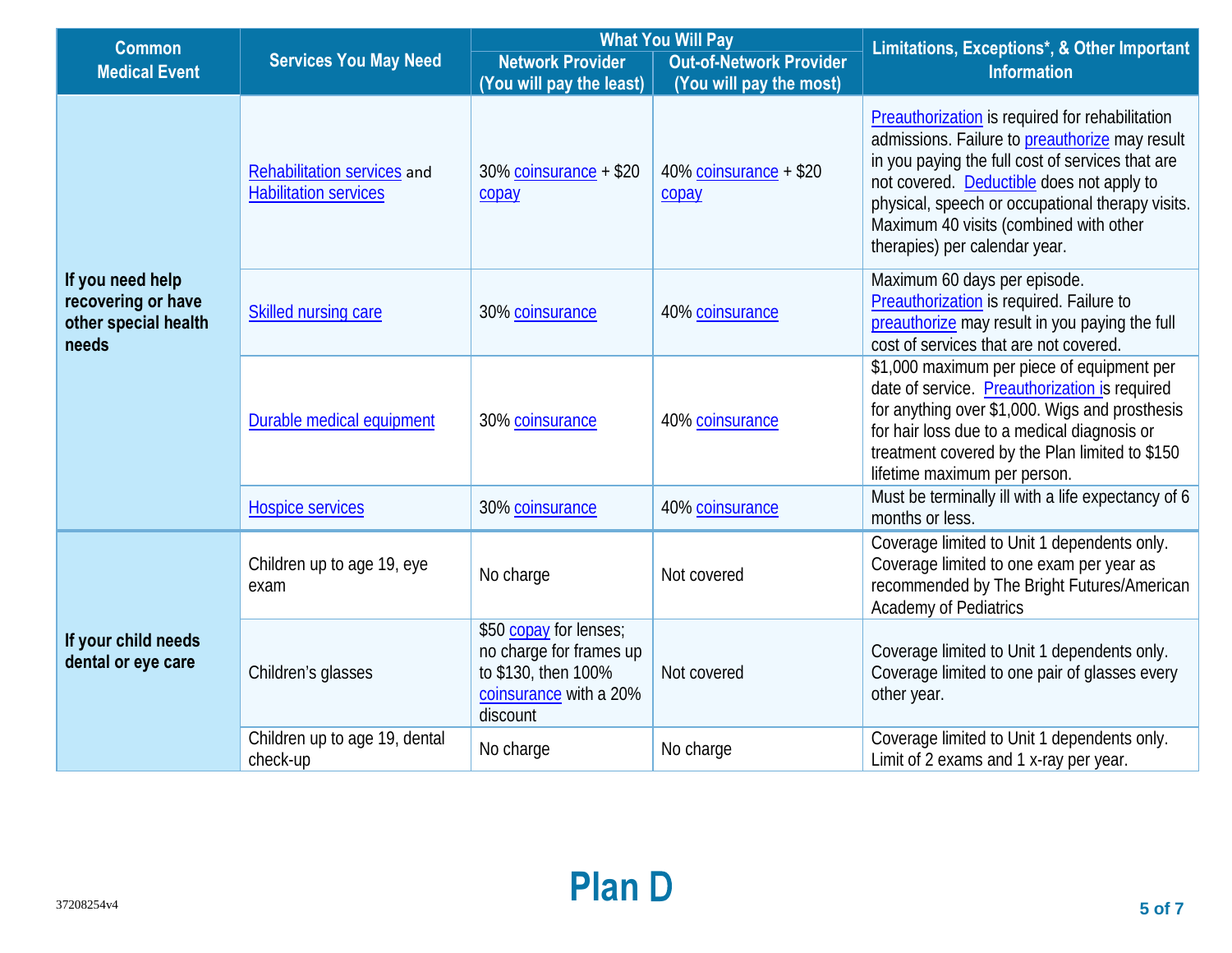| <b>Excluded Services &amp; Other Covered Services:</b>                                                                                                                |                                                                                                                                                                   |                                                                                                                                                                           |  |  |  |
|-----------------------------------------------------------------------------------------------------------------------------------------------------------------------|-------------------------------------------------------------------------------------------------------------------------------------------------------------------|---------------------------------------------------------------------------------------------------------------------------------------------------------------------------|--|--|--|
| Services Your Plan Generally Does NOT Cover (Check your policy or plan document for more information and a list of any other excluded services.)                      |                                                                                                                                                                   |                                                                                                                                                                           |  |  |  |
| Acupuncture<br>Cosmetic surgery, unless directly related to<br>recovery from an injury or where required by law                                                       | Long-term care<br>$\bullet$<br>Non-emergency care when traveling outside the<br>$\bullet$<br>U.S.                                                                 | Private duty nursing<br>Services rendered out-of-geographical area                                                                                                        |  |  |  |
| Other Covered Services (Limitations may apply to these services. This isn't a complete list. Please see your plan document.)                                          |                                                                                                                                                                   |                                                                                                                                                                           |  |  |  |
| Bariatric surgery (preauthorization is required)<br>Chiropractic care (maximum 20 visits/yer)<br>Dental care (adult) (Unit 1 employees only,<br>maximum \$3,000/year) | Hearing aids (maximum \$500/ear every 5 years)<br>$\bullet$<br>Infertility treatment (maximum \$10,000/lifetime,<br>$\bullet$<br>not covered for dependent child) | Routine eye care (adult) (1 exam every other<br>calendar year)<br>• Routine foot care<br>Weight loss programs (preauthorization is<br>required, maximum \$1,500/lifetime) |  |  |  |

Your Rights to Continue Coverage: There are agencies that can help if you want to continue your coverage after it ends. The contact information for the Department of Labor's Employee Benefits Security Administration is 1-866-444-EBSA (3272) o[r www.dol.gov/ebsa/healthreform.](http://www.dol.gov/ebsa/healthreform) Other coverage options may be available to you too, including buying individual insurance coverage through the Health Insurance [Marketplace.](https://www.healthcare.gov/sbc-glossary/#marketplace) For more information about the [Marketplace,](https://www.healthcare.gov/sbc-glossary/#marketplace) visit [www.HealthCare.gov](http://www.healthcare.gov/) or call 1-800-318-2596.

Your Grievance and Appeals Rights: There are agencies that can help if you have a complaint against you[r plan](https://www.healthcare.gov/sbc-glossary/#plan) for a denial of a [claim.](https://www.healthcare.gov/sbc-glossary/#claim) This complaint is called a [grievance](https://www.healthcare.gov/sbc-glossary/#grievance) or [appeal.](https://www.healthcare.gov/sbc-glossary/#appeal) For more information about your rights, look at the explanation of benefits you will receive for that medica[l claim.](https://www.healthcare.gov/sbc-glossary/#claim) Your [plan](https://www.healthcare.gov/sbc-glossary/#plan) documents also provide complete information to submit a [claim,](https://www.healthcare.gov/sbc-glossary/#claim) [appeal,](https://www.healthcare.gov/sbc-glossary/#appeal) or a [grievance](https://www.healthcare.gov/sbc-glossary/#grievance) for any reason to your [plan.](https://www.healthcare.gov/sbc-glossary/#plan) For more information about your rights, this notice, or assistance, contact: the Plan at 1-866-565-2700 or Department of Labor's Employee Benefits Security Administration at 1-866-444-EBSA (3272) or [www.dol.gov/ebsa/healthreform.](http://www.dol.gov/ebsa/healthreform) Additionally, a consumer assistance program can help you file your appeal. Contact Missouri Department of Insurance, 301 West High Street, Room 830, Harry S. Truman State Office Building, Jefferson City, MO 56101, 1-800-726-7390, [www.insurance.mo.gov.](http://www.insurance.mo.gov/)

#### **Does this plan provide Minimum Essential Coverage? Yes**

If you don't have [Minimum Essential Coverage](https://www.healthcare.gov/sbc-glossary/#minimum-essential-coverage) for a month, you'll have to make a payment when you file your tax return unless you qualify for an exemption from the requirement that you have health coverage for that month.

#### **Does this plan meet the Minimum Value Standards? Yes**

If your [plan](https://www.healthcare.gov/sbc-glossary/#plan) doesn't meet the [Minimum Value Standards,](https://www.healthcare.gov/sbc-glossary/#minimum-value-standard) you may be eligible for a [premium tax credit](https://www.healthcare.gov/sbc-glossary/#premium-tax-credits) to help you pay for a plan through the Marketplace.

––––––––––––––––––––––*To see examples of how this [plan](https://www.healthcare.gov/sbc-glossary/#plan) might cover costs for a sample medical situation, see the next section.–––––––––––*–––––––––––